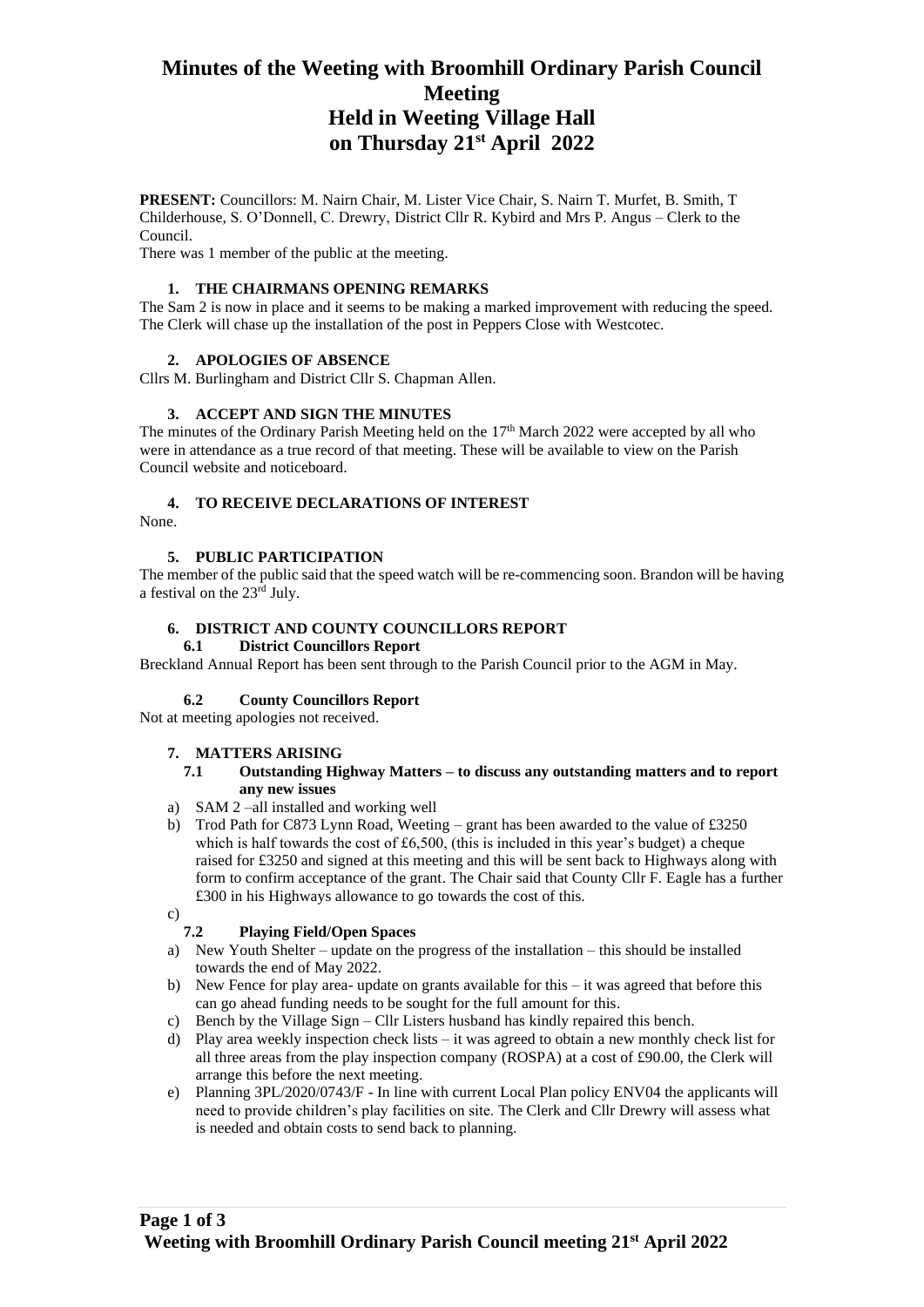# **Minutes of the Weeting with Broomhill Ordinary Parish Council Meeting**

# **Held in Weeting Village Hall on Thursday 21st April 2022**

# **7.3 Lapel Pins – to agree pins to be awarded (if any)**

It was agreed that Lapel Pins will be given to the children that recently carried out a litter pick in the village, Cllr Drewry will obtain all the names that took part along with addresses.

# **7.4 Queens Jubilee Celebrations – update on what is arranged for this occasion around the village**

The Village Hall are not arranging anything for the celebrations. The Bowls Club are doing something every day over the four days.

# **7.5 Electric Car Charging points – response from Breckland**

Following a discussion, it was agreed that the car park on Parrotts Piece is a good place to have this installed, however, it was agreed to put this on hold for the moment.

#### **7.6 Green Grant from Breckland – this is still available – what do we want to use this for**

This would have been used for Electric Charging which have now been put on hold for the time being.

# **7.7 Any other matters that need action**

The PC reported a Tree that had come down in the recent high winds and had damaged the dog walk fence, Highways have said that no action has been taken at this time but they will continue to monitor the problem. Cllr Murfet said he will take a look at this to see if he can move it so that it is not obstructing the dog walk.

There are bushes obstructing the footpath in Shadwell Close, Cllr Drewry said that she had sent some photos to the Clerk so that she can pass these to Highways but the Clerk had not received them, Cllr Drewry has sent these again on the messenger app.

# **8. REPORTS**

# **8.1 Street Lighting Officers Report**

Nothing to report.

# **8.2 Bowls Club Report**

All okay.

## **8.3 Village Hall Report**

They are not doing anything for the Jubilee weekend. The Craft Fayre was not very successful, however, they did make a small profit. The hall has been redecorated and there is new insulation in the loft. Some of the chairs need a clean. Hire charges may be going up.

## **8.4 Football Club Report**

Nothing to report.

#### **9. CORRESPONDENCE – To report on any outstanding correspondence received by the Council**

The Village Hall have complained that they are receiving the invoice for the Parish Councils commercial waste bin, the Clerk will get this amended.

## **10. FINANCE**

## **10.1 To agree and sign the payments for March/April 2022**

The following payments for March/April 2022 invoices were authorised on Thursday the 21st April, the payments were signed off by the Chair

| <b>Balance for April 2022 (current account only)</b> | £15,740.90 |
|------------------------------------------------------|------------|
| Minus the following direct debits                    |            |
| <b>Street Lights</b>                                 | £781.38    |
| <b>Street Lights Parrotts Piece</b>                  | £21.06     |
| <b>Total Direct Debits</b>                           | £802.44    |
| Plus, the following receipts                         |            |